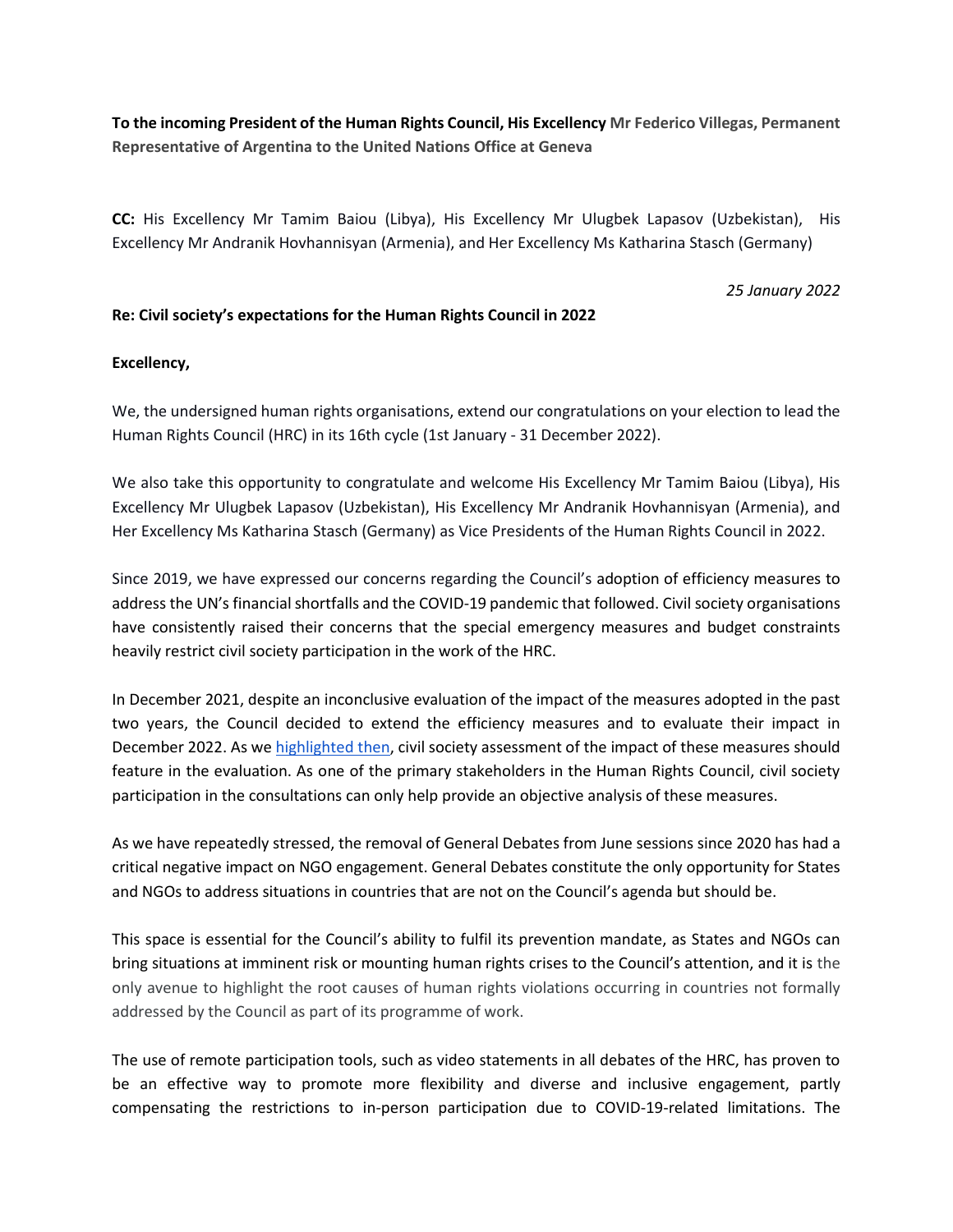enhanced participation of national civil society actors through video statements helps ensure that the HRC is informed by and responsive to human rights priorities and needs on the ground. While in-person presentation of statements will remain indispensable to the work of the Council, video statements serve as an important tool providing a space for under-resourced civil society actors who would otherwise not be able to attend the Council in-person, especially those who are not based in Geneva. As a long-standing demand of organisations, remote participation has made the HRC more inclusive and accessible, and changed the session dynamic for the better. For example, it has allowed victims and their families to speak to the HRC in General Debates.

As the Bureau plans for the year ahead, the undersigned organisations **take this opportunity to remind States and the Human Rights Council that civil society organisations are granted observer status, as per the Council's founding resolutions, UN practice, and the Economic and Social Council resolution 1996/31 of 25 July 1996.<sup>1</sup> As observers of the Human Rights Council, we call on States to:**

- 1. Reinstate General Debates in all June sessions.
- 2. Remove the de facto cap on video participation during General Debates.
- 3. Maintain the possibility to engage remotely with the Council even after easing COVID-19 related measures.
- 4. Ensure budget transparency and accountability, including through meaningful consultations with civil society throughout the year.
- 5. Organise broad consultations with civil society representatives before taking decisions in relation to civil society participation and access to the Human Rights Council.
- 6. Establish a civil society focal point within the Bureau to facilitate the engagement of civil society organisations throughout the year, particularly with regard to issues that affect civil society participation, such as the evaluation of the efficiency measures and ongoing discussions relating to the 2021-2026 [question of the status of the Human Rights Council.](https://ishr.ch/latest-updates/hrc-general-assemblys-consideration-question-status-hrc/)

We wish you all the very best in the year ahead, and we hope that we can keep working together for a more accessible Human Rights Council.

## Sincerely,

- 1. AKAHATA A.C.
- 2. Al-Haq, Law in the Service of Man
- 3. All Human Rights for All in Iran
- 4. American Civil Liberties Union (ACLU)
- 5. Arc Association for the Defence of Human Rights of Azerbaijanis of Iran ArcDH
- 6. ARTICLE 19
- 7. Asian Forum for Human Rights and Development (FORUM-ASIA)
- 8. Association for Progressive Communications APC

<sup>&</sup>lt;sup>1</sup> See paragraph 11, UNGA resolution 60/251 (UN Doc. A/RES/60/251).